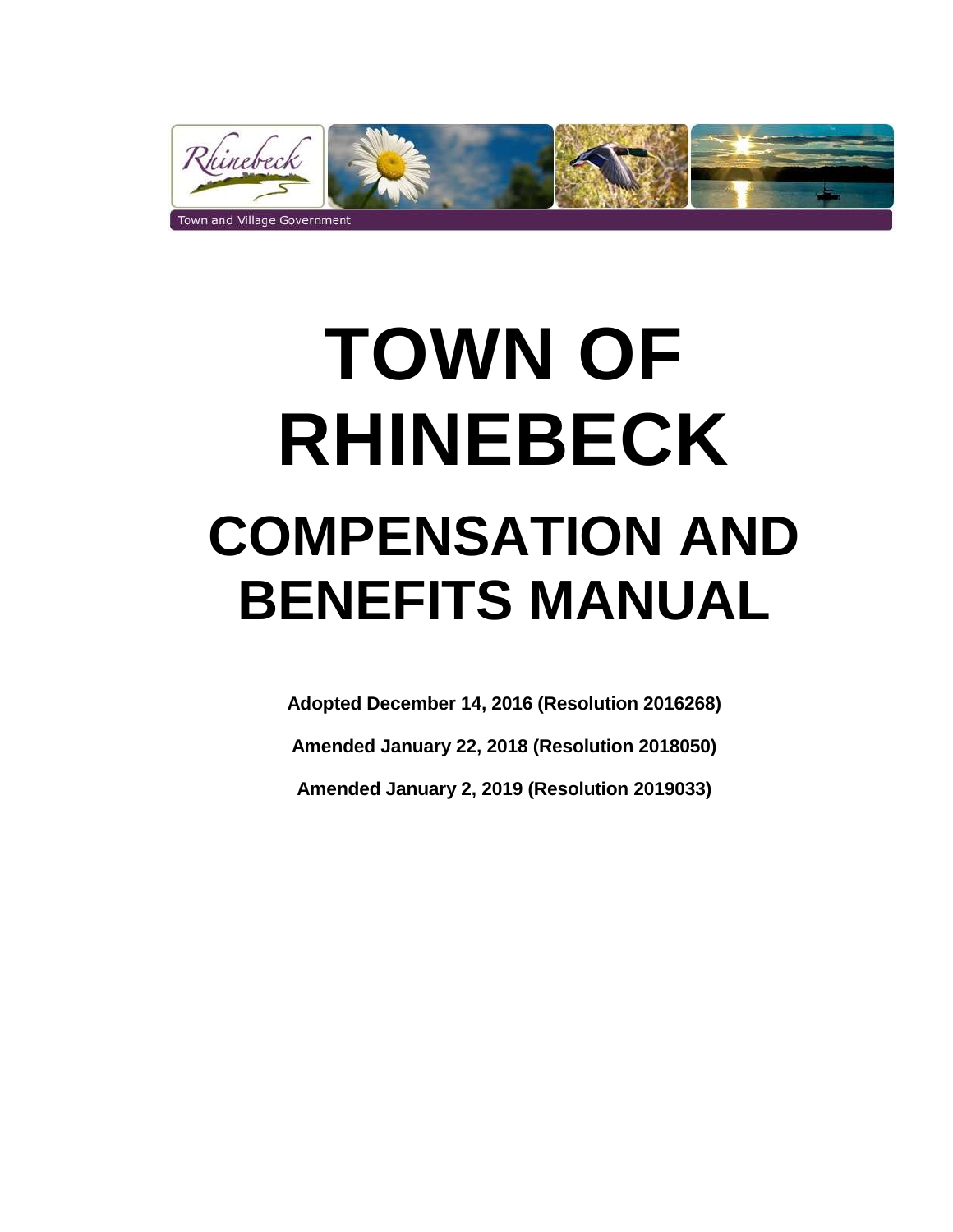|     | PART 1 INTRODUCTION __________________________                                                                   |                |
|-----|------------------------------------------------------------------------------------------------------------------|----------------|
| 1.1 |                                                                                                                  |                |
| 1.2 | Compensation and Benefits Manual Disclaimers __________________________________1                                 |                |
| 1.3 | Definitions                                                                                                      |                |
|     |                                                                                                                  |                |
| 2.1 |                                                                                                                  |                |
| 2.2 |                                                                                                                  |                |
|     |                                                                                                                  | $\overline{2}$ |
|     |                                                                                                                  |                |
| 3.1 |                                                                                                                  |                |
| 3.2 |                                                                                                                  | 3              |
| 3.3 |                                                                                                                  | 5              |
| 3.4 |                                                                                                                  |                |
| 3.5 |                                                                                                                  |                |
|     |                                                                                                                  |                |
| 4.1 |                                                                                                                  |                |
| 4.2 |                                                                                                                  |                |
|     |                                                                                                                  |                |
| 5.1 |                                                                                                                  |                |
| 5.2 |                                                                                                                  | 3              |
| 5.3 | Continuation of Medical Insurance Benefits (COBRA) _____________________________3                                |                |
|     | <b>PART 6</b><br><b>RETIREMENT BENEFITS</b><br><u> 1980 - Johann John Stone, mars eta biztanleria (h. 1980).</u> |                |
| 6.1 |                                                                                                                  |                |
| 6.2 | <b>Medical Insurance for Retirees</b>                                                                            |                |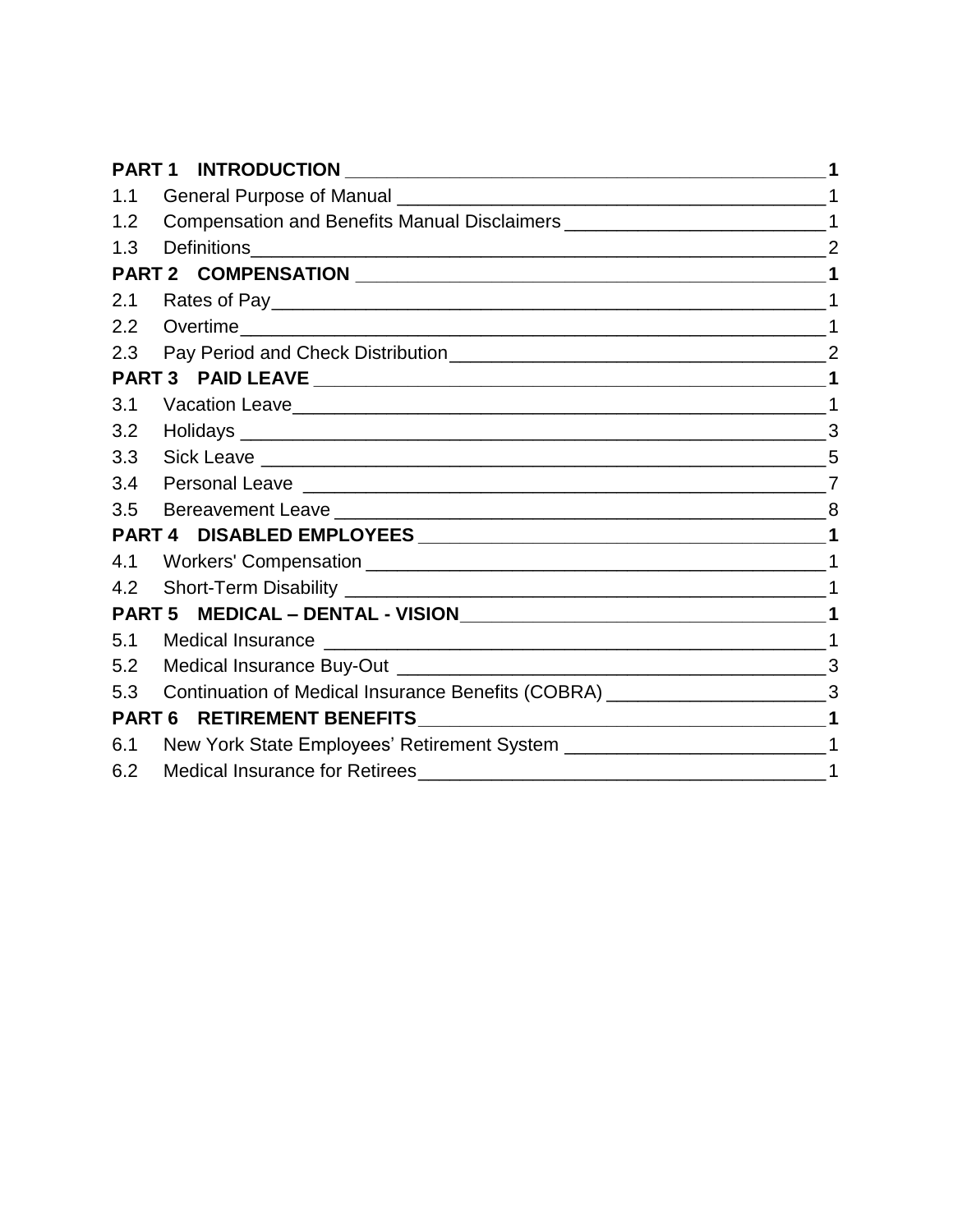# **PART 1 INTRODUCTION**

#### **1.1 General Purpose of Manual**

**1.1.1 Statement of Purpose:** The purpose of this Compensation and Benefits Manual is to communicate important information about specific employment policies and practices of the Town of Rhinebeck - particularly those that pertain to compensation, leave benefits, and medical insurance benefits.

**1.1.2 Collective Bargaining Agreements:** This Compensation and Benefits Manual **does not apply** to an employee covered by a collective bargaining agreement with the Town of Rhinebeck.

**1.1.3 Previous Manuals:** This Compensation and Benefits Manual replaces any previous manual issued by the Town of Rhinebeck concerning the policies and practices contained within this manual.

**1.1.4 Questions:** Questions regarding this manual should be presented to the Town Supervisor. Any questions requiring interpretation of this Compensation and Benefits Manual will be referred to the Town Board.

#### **1.2 Compensation and Benefits Manual Disclaimers**

**1.2.1 Employment Contract:** This Compensation and Benefits Manual is not a contract of employment, expressed or implied, and should not be construed as such.

**1.2.2 Policy Exceptions:** This Compensation and Benefits Manual should not be interpreted as a guarantee that the policies and practices in it will be applied in all cases. Further, the Town Board may at its sole discretion, make exceptions to any part of this Compensation and Benefits Manual.

**1.2.3 Governmental Regulations:** In the event a federal or state statute, rule, or regulation conflict with any provision contained in this Compensation and Benefits Manual, then such statute, rule, or regulation will prevail.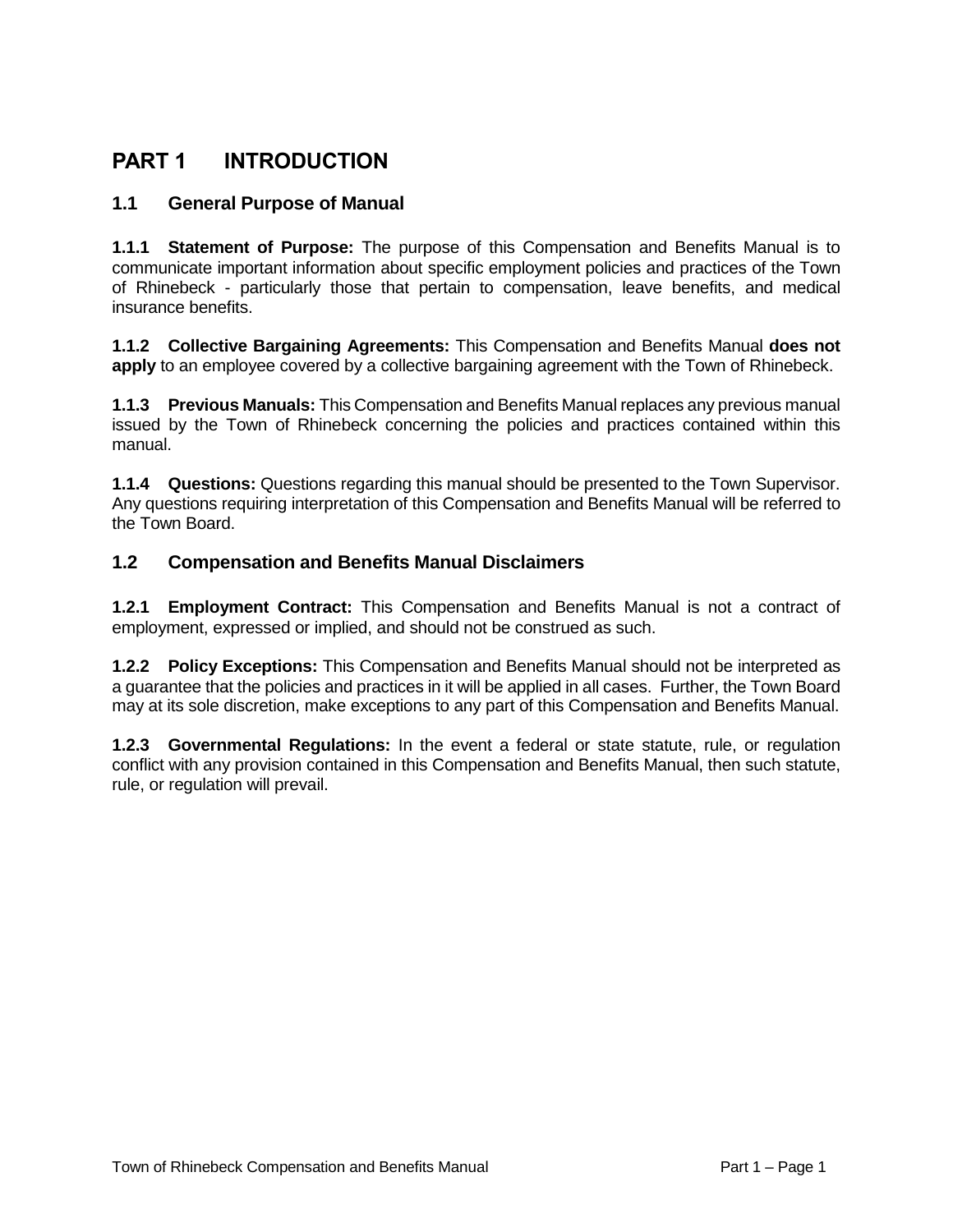#### **1.3 Definitions**

**1.3.1 Department Head:** For purposes of this Compensation and Benefits Manual, "Department Head" means either the Town Supervisor, Superintendent of Highways, Town Justices, Town Clerk, as the case may be.

[Section 1.3.1 5.1.7 Amended on January 22, 2018 by Resolution 2018050]

**1.3.2 Supervisory Employee:** For the purposes of this Compensation and Benefits Manual, "supervisor" will mean the individual so designated by the Department Head to direct and inspect the performance of employees.

**1.3.3 Full-Time Employee:** For purposes of this Compensation and Benefits Manual, the term "full-time employee" will mean an employee who is regularly scheduled to work a **minimum of thirty-five hours** per week throughout the year; or who is *regularly scheduled* to work at least a total of 1820 hours per year.

**1.3.4 Part-Time Employee:** For purposes of this Compensation and Benefits Manual, the term "part-time employee" will mean an employee who is regularly scheduled to work **less than thirtyfive hours** per week throughout the year; or who is *regularly scheduled* to work less than a total of 1820 hours per year.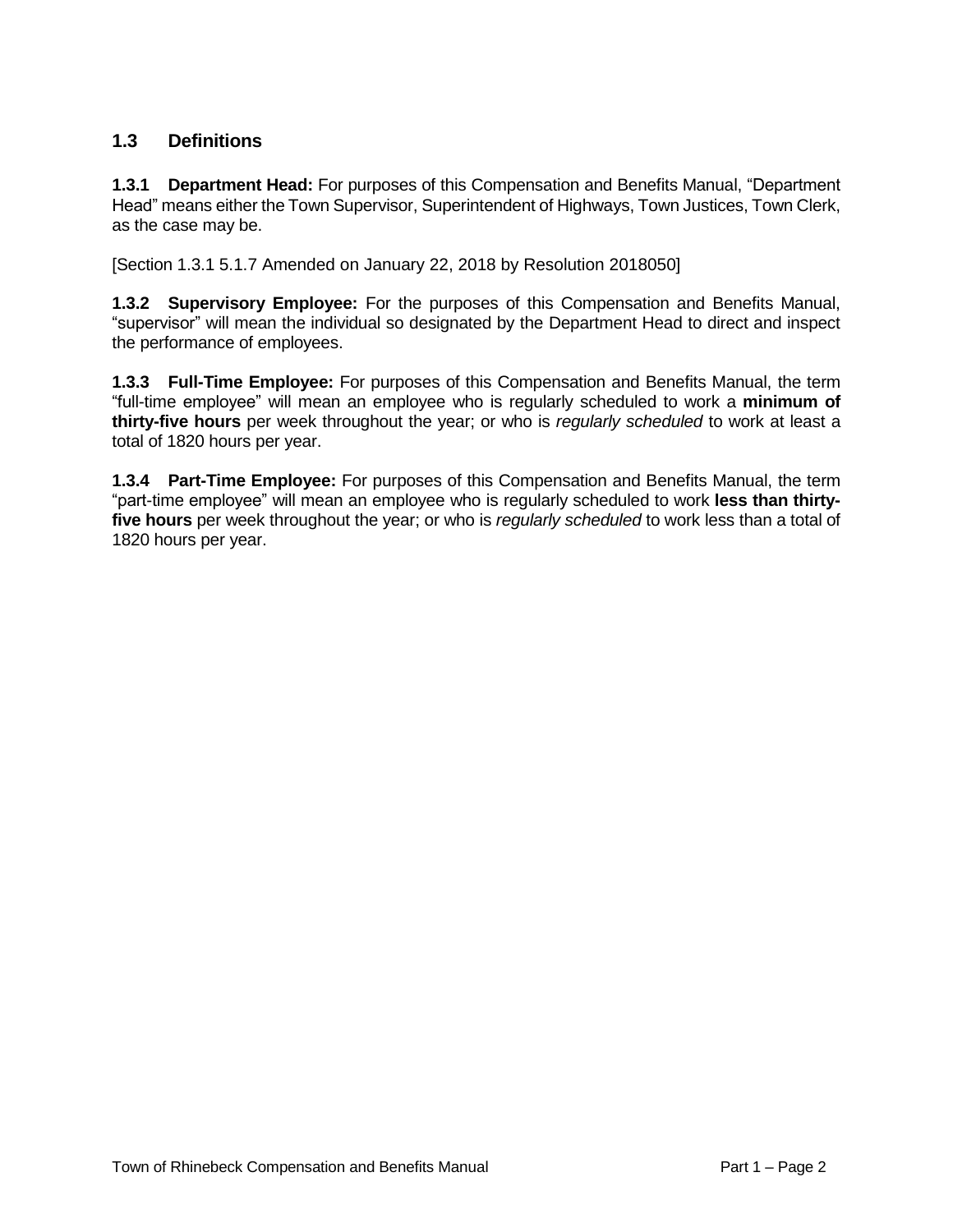# **PART 2 COMPENSATION**

#### **2.1 Rates of Pay**

**2.1.1 Rate of Pay:** An employee's rate of pay will be established by the Town Board.

#### **2.2 Overtime**

**2.2.1 Summary:** The Fair Labor Standards Act (FLSA) establishes overtime pay and record keeping standards. More information on the Fair Labor Standards Act may be found on the US Department of Labor website:

#### <http://www.dol.gov/whd/Flsa/index.htm>

**2.2.2 Overtime Compensation:** In accordance with the Fair Labor Standards Act, non-covered and exempt employees will not be paid for overtime nor receive "compensatory time" for any hours worked in excess of the employee's normal workday or workweek.

#### **The following titles are "exempt": Office Manager; Town Clerk.**

A non-exempt employee is not permitted to work more than forty hours in the established sevenday workweek (Saturday through Friday) without the expressed written authorization from the Town Supervisor.

**2.2.3 Flex-Time:** An "non-exempt" employee who would work more than forty hours in a given workweek **must** take an equal amount of time off in that same workweek rather than receiving overtime compensation. The time off must be approved by the appropriate Department Head.

**2.2.4 Credit for Paid Leave:** Personal leave, vacation leave, and holidays will be included as time worked for the purpose of computing overtime. Sick leave, bereavement leave, jury duty leave, and all military leave will not be included as time worked for the purpose of computing overtime.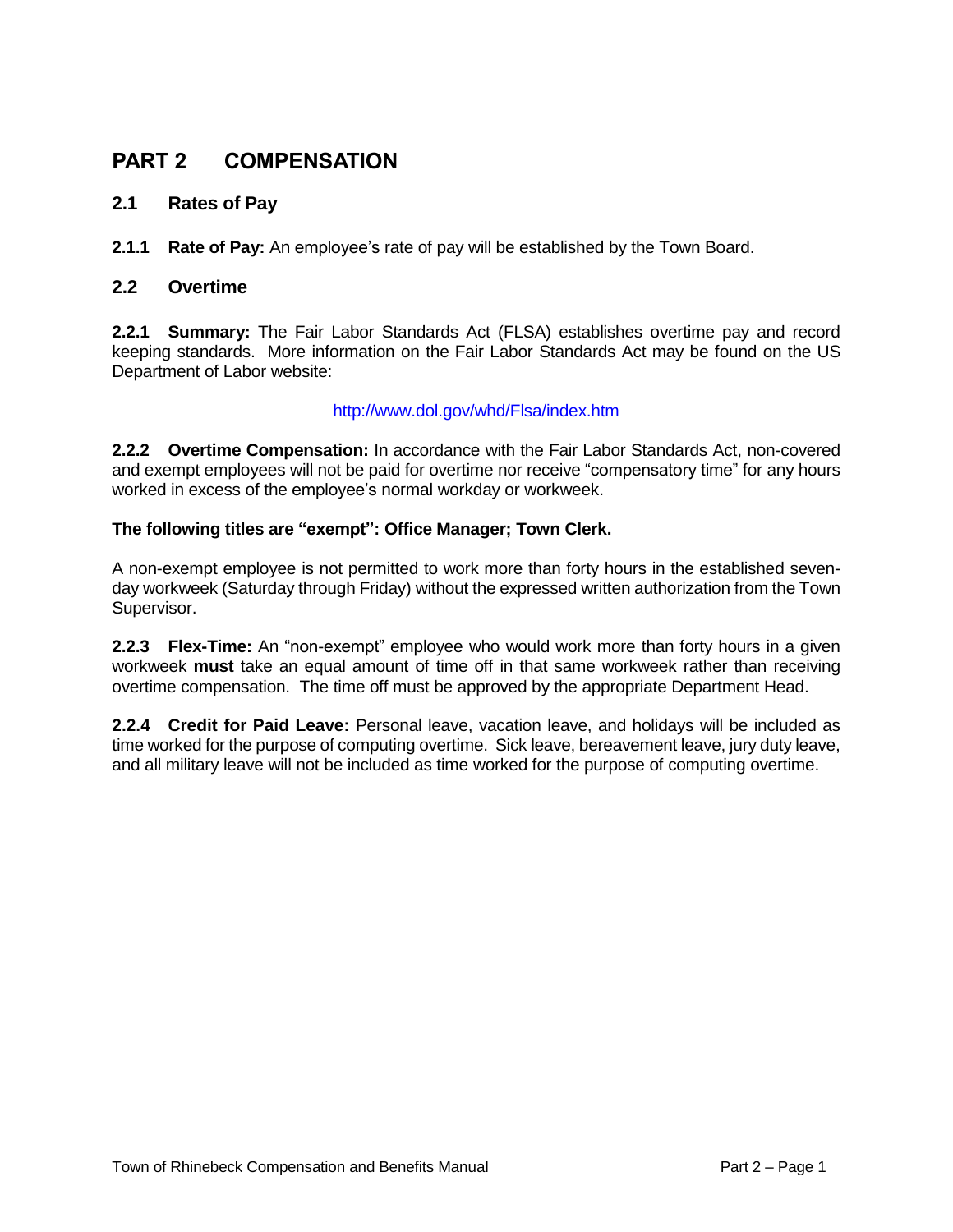#### **2.3 Pay Period and Check Distribution**

**2.3.1 Payroll Period:** The payroll period will begin Saturday at 12:00:01 a.m. and end fourteen calendar days later on Friday at 11:59:59 p.m.

FLSA-non-exempt employee's pay is based on the amount earned during the preceding payroll period.

FLSA-exempt employees are paid bi-monthly (24 pays per year).

**2.3.2 Payday**: Pay will be issued on the Friday following the end of the bi-weekly payroll period. In the event the payday is a designated holiday, paychecks will be distributed on the previous workday.

**2.3.3 Authorized Check Release**: The Town will not release a paycheck to anyone other than the employee unless the employee has submitted a signed, written authorization with the Office Manager.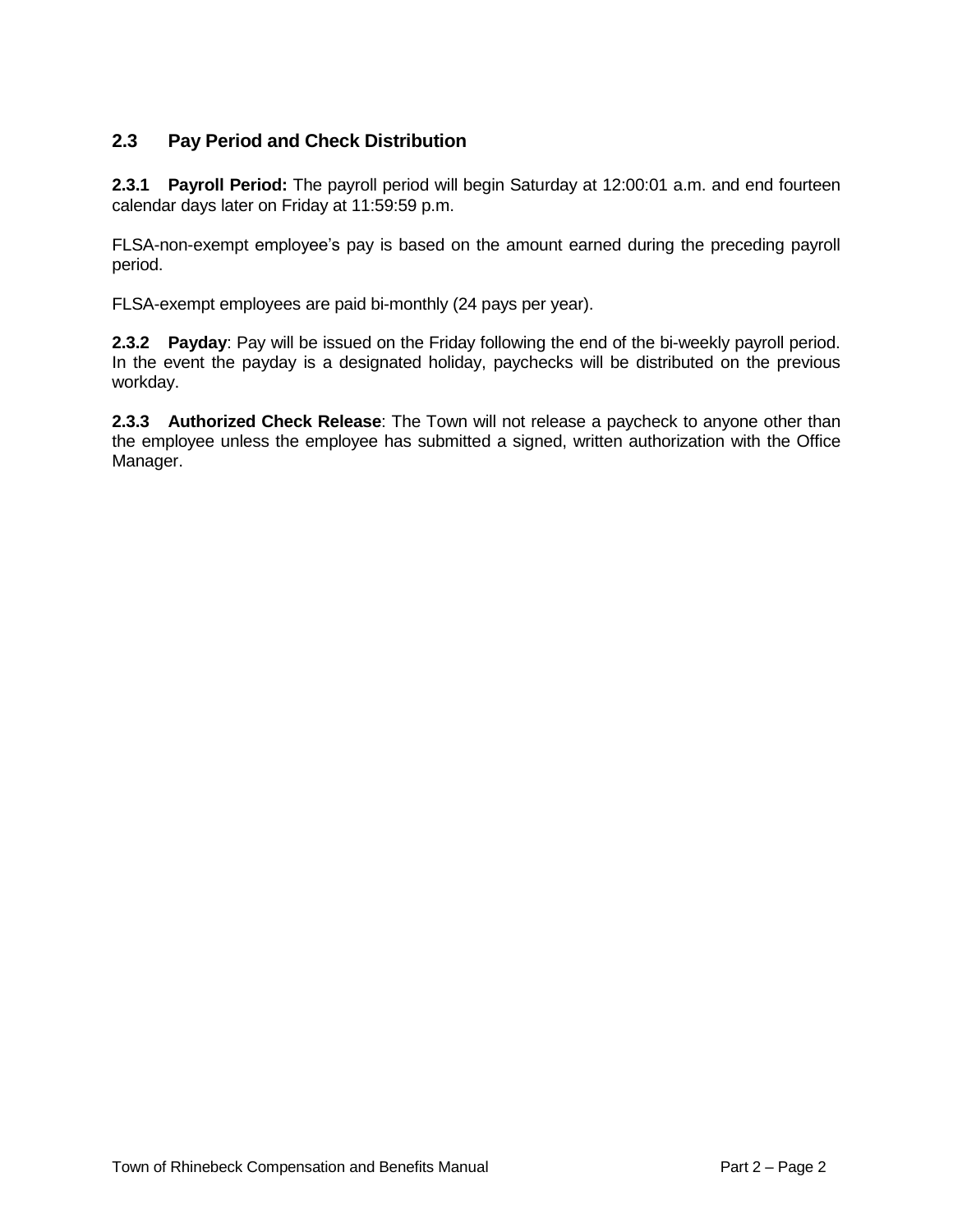# **PART 3 PAID LEAVE**

#### **3.1 Vacation Leave**

**3.1.1 Allowance (monthly accrual):** A full-time employee will be credited with paid vacation leave on a monthly basis starting from the date of hire in accordance with the following schedule.

A part-time employee will be credited with paid vacation leave on a monthly basis starting from the date of hire in accordance with the vacation schedule below, prorated by the number of hours the employee is scheduled to work each week.

A temporary or seasonal employee is not eligible for paid vacation leave but may be allowed to take time-off without pay provided the employee has prior approval from the appropriate Department Head.

|                                                                                 | <b>CREDITS PER MONTH</b><br>35-hour week | <b>CREDITS PER MONTH</b><br>40-hour week |
|---------------------------------------------------------------------------------|------------------------------------------|------------------------------------------|
| Upon hire full-time                                                             | 5.83 hours<br>(equals 70 hours/year)     | 6.67 hours<br>(equals 80 hours/year)     |
| Upon hire part-time                                                             | 2.92 hours<br>(equals 35 hours/year)     | $3.33$ equals<br>(40 hours/year)         |
| Upon start of third year of continuous 5.83 hours<br>part-time employment*      | (equals 70 hours/year)                   | 6.67 hours<br>(equals 80 hours/year)     |
| Upon start of ninth year of continuous 8.75 hours<br>full-time employment       | (equals 105 hours/year)                  | 10.00 hours<br>(equals 120 hours/year)   |
| Upon start of thirteenth year of 11.67 hours<br>continuous full-time employment | (equals 140 hours/year)                  | 13.33 hours<br>(equals 160 hours/year)   |

For example, a 35-hour employee who has completed eight years of continuous full-time employment on February 26<sup>th</sup> will see an increase in the number of hours credited from 5.83 hours per month to 8.75 hours per month on March 1st; similarly, a 40-hour employee who has completed twelve years of continuous full-time employment on September 5<sup>th</sup> will see an increase from 10 hours per month to 13.33 hours per month on October 1<sup>st</sup>.

\* Continuous years of employment for a part-time employee who is promoted to a full-time position will be prorated. For example, a part-time employee who has worked 5,200 hours of prior part-time employment will be credited with 2.5 years of full-time service  $(5200 \div 2080 = 2.5)$ .

[Section 3.1.1 Amended on January 2, 2019 by Resolution 2019033.]

**3.1.2 New Employees:** A newly hired employee may not use accumulated vacation leave credits until completion of six months of continuous employment.

**3.1.3 Accrual During Leaves of Absence:** An employee will be credited with vacation leave credits while on a paid leave of absence, but not while on an unpaid leave of absence for an entire month or more.

**3.1.4 Accumulation:** A 35-hour employee may accumulate vacation leave credits up to a maximum of one-hundred and forty hours. A 40-hour employee may accumulate vacation leave credits to a maximum of one-hundred and sixty hours. Any vacation credits in excess of the maximum will be cancelled. However, in the event an employee is unable to take vacation leave due to no fault of the employee, the employee may "carry" the excess for ninety calendar days.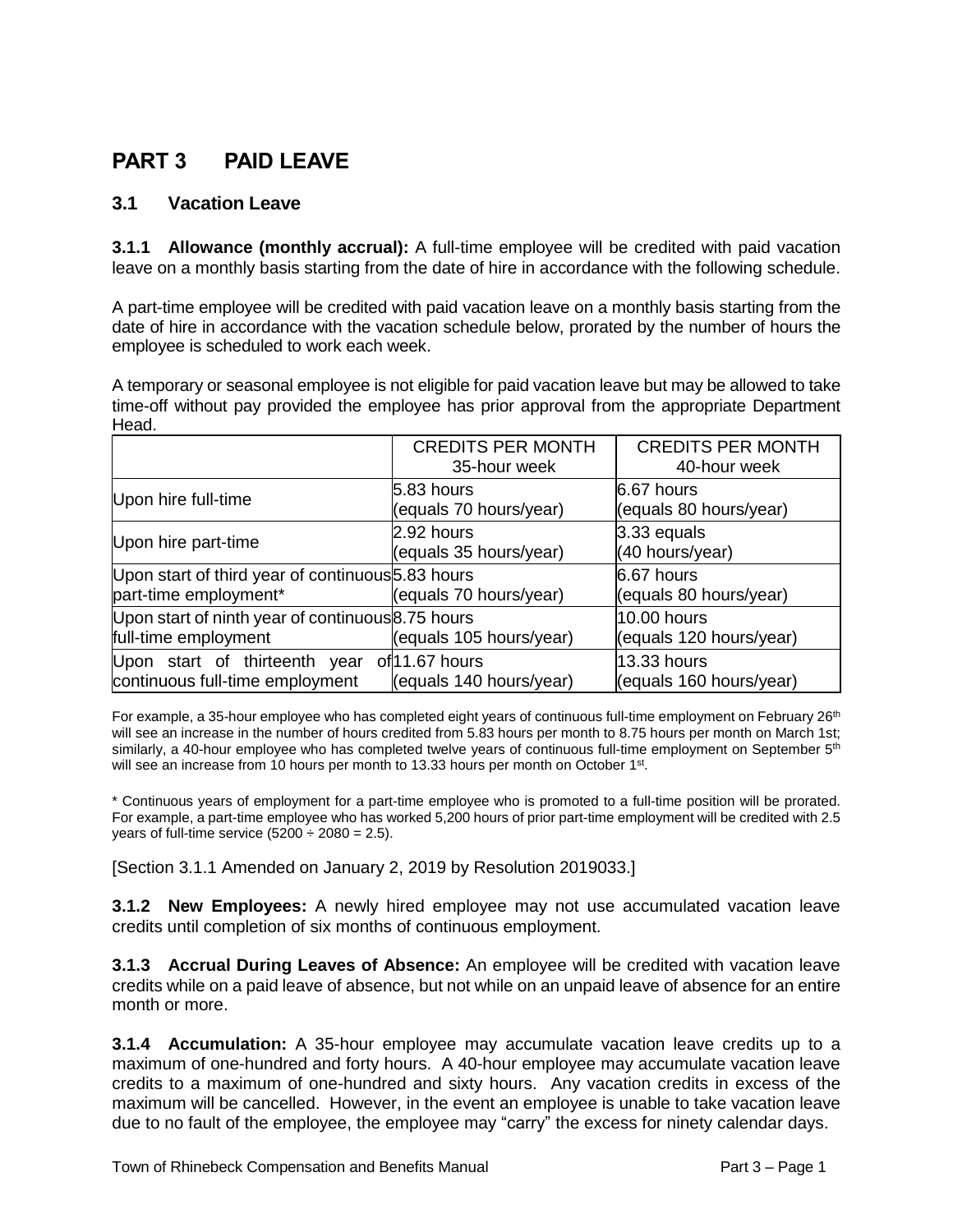**3.1.5 Scheduling:** An employee must receive prior approval from the appropriate Department Head to take vacation leave. In the event more employees request vacation leave than minimum coverage permits, preference in the selection of a vacation period shall be given to the employee with the most service seniority. Vacation time must be taken in half-day increments. An employee may take vacation leave only after it has been credited.

**3.1.6 Termination of Employment:** An employee who resigns, retires or is laid off will receive cash payment for unused vacation leave to which the employee is properly entitled at the employee's then current rate of pay. To be eligible to receive this payment, an employee who is to resign or retire must give written notice at least two weeks in advance of the last day of employment. In the event an employee leaves employment due to disciplinary action, the employee will not receive a settlement for unused vacation leave. In cases of death of an employee, the Town will pay an employee's designated beneficiary for any unused vacation leave.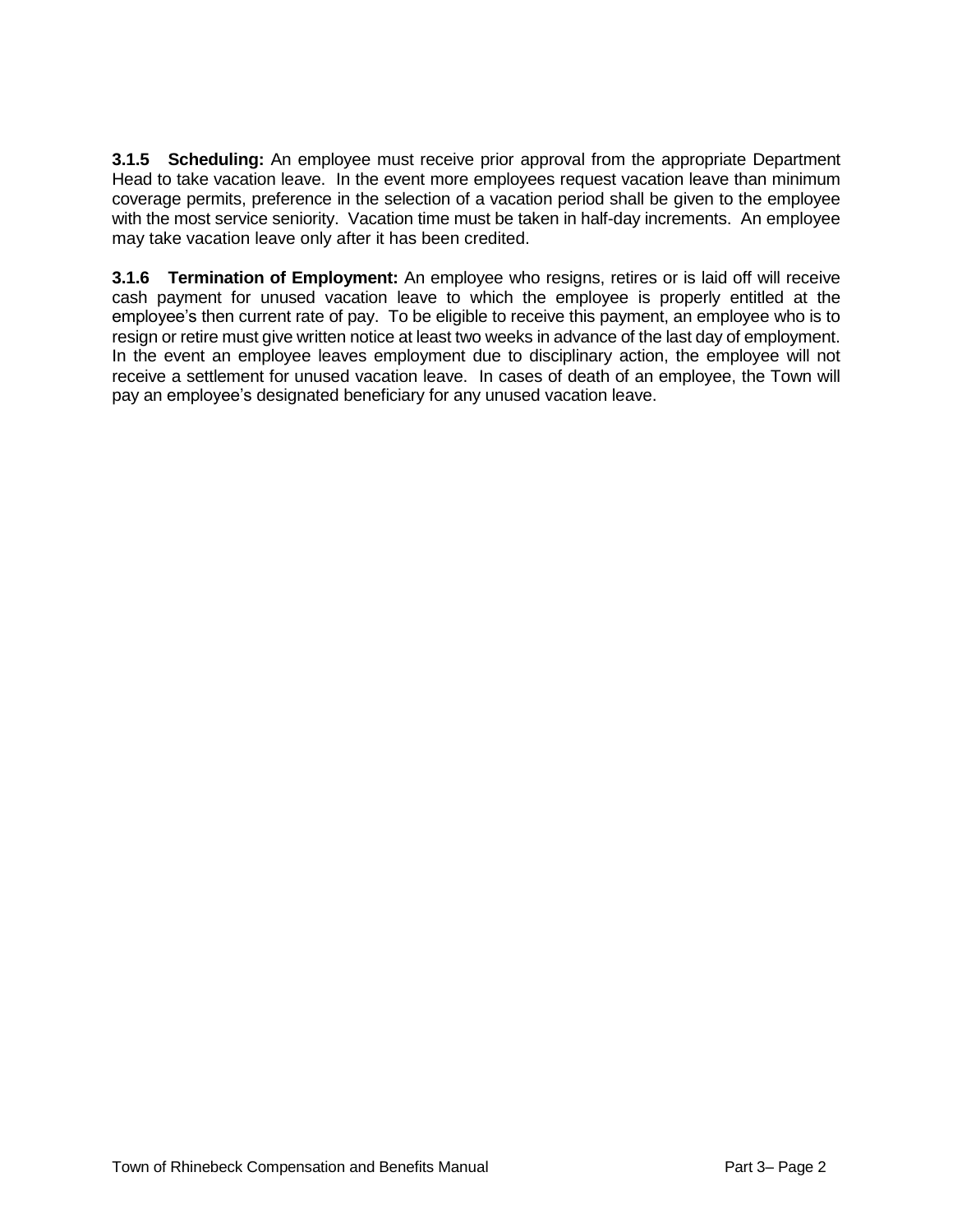#### **3.2 Holidays**

**3.2.1 Designated Holidays**: The following holidays will be observed on the day designated by the Town Board at its organizational meeting in January of each year.

| New Years Day              | Indigenous Peoples Day   |  |
|----------------------------|--------------------------|--|
| Martin Luther King, Jr Day | Veterans Dav             |  |
| <b>Presidents Day</b>      | <b>Thanksgiving Day</b>  |  |
| <b>Memorial Day</b>        | Day after Thanksgiving   |  |
| Independence Dav           | Christmas Eve (3 hours)* |  |
| Labor Dav                  | Christmas Day            |  |

Town Hall will close at 1:00 p.m. on the **Wednesday before Thanksgiving**, for which the remainder of the work day will be considered as a holiday. [*Amended 1/2/19*]

The three hours for **Christmas Eve** will be observed only if such day falls on Monday through Friday, inclusive.

In the event a designated holiday occurs on a Saturday, the holiday will be observed on the preceding Friday. In the event a designated holiday occurs on a Sunday, the holiday will be observed on the following Monday.

[Section 3.2.1 Amended on January 2, 2019 by Resolution 2019033.]

**3.2.2 Floating Holiday**: In addition to the designated holidays listed above, a full-time employee will be credited with one floating holiday on January 1<sup>st</sup> of each year. The employee must receive prior approval from the appropriate Department Head to take a floating holiday. Floating holidays must be used in whole-day increments. An employee may not accumulate floating holidays. Any floating holidays remaining unused at close of business on the last day of the calendar year will be canceled.

**3.2.3 Holiday Pay**: A full-time employee who **does not** work on a day designated as a holiday will be paid for the day at the employee's regular daily rate of pay.

A part-time employee is only eligible for the following six holidays and will be paid an amount equal to the employee's normally scheduled workday: New Year's Day; Memorial Day; Independence Day; Labor Day; Thanksgiving; and, Christmas Day.

A temporary or seasonal employee is not eligible for holiday pay.

**3.2.4 Assigned to Work on a Holiday**: A full-time FLSA non-exempt employee who is required to work on a designated holiday will receive holiday pay plus wages at one and one-half times the employee's regular rate of pay. A part-time, temporary, seasonal employee who works on a designated holiday will be paid at the employee's regular rate of pay.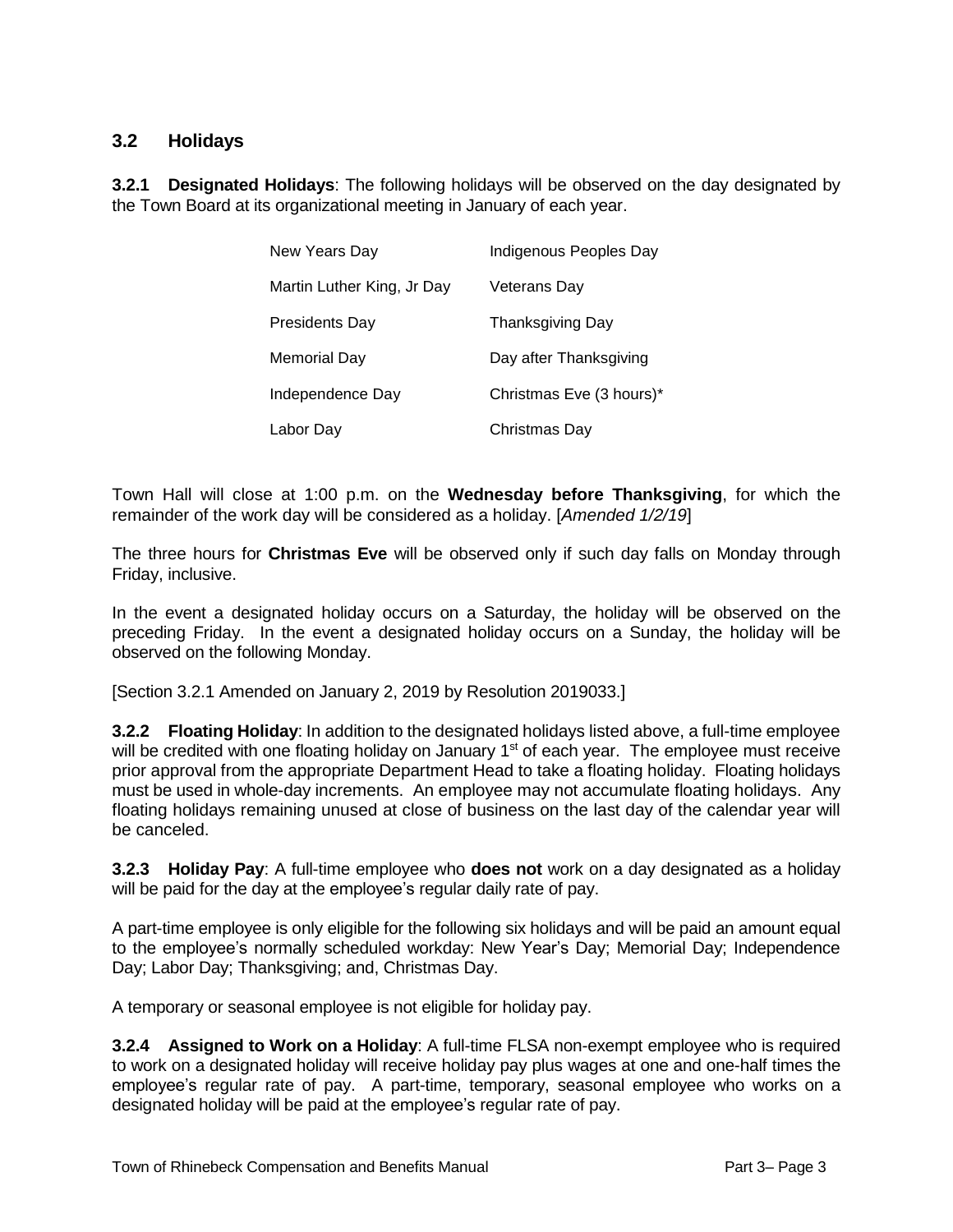**3.2.5 Holiday During Scheduled Leave**: In the event a designated holiday occurs on an employee's normal workday and the employee is on paid vacation leave, paid sick leave, or paid bereavement leave, the employee will only receive holiday pay for the day and the employee's other leave will not be charged.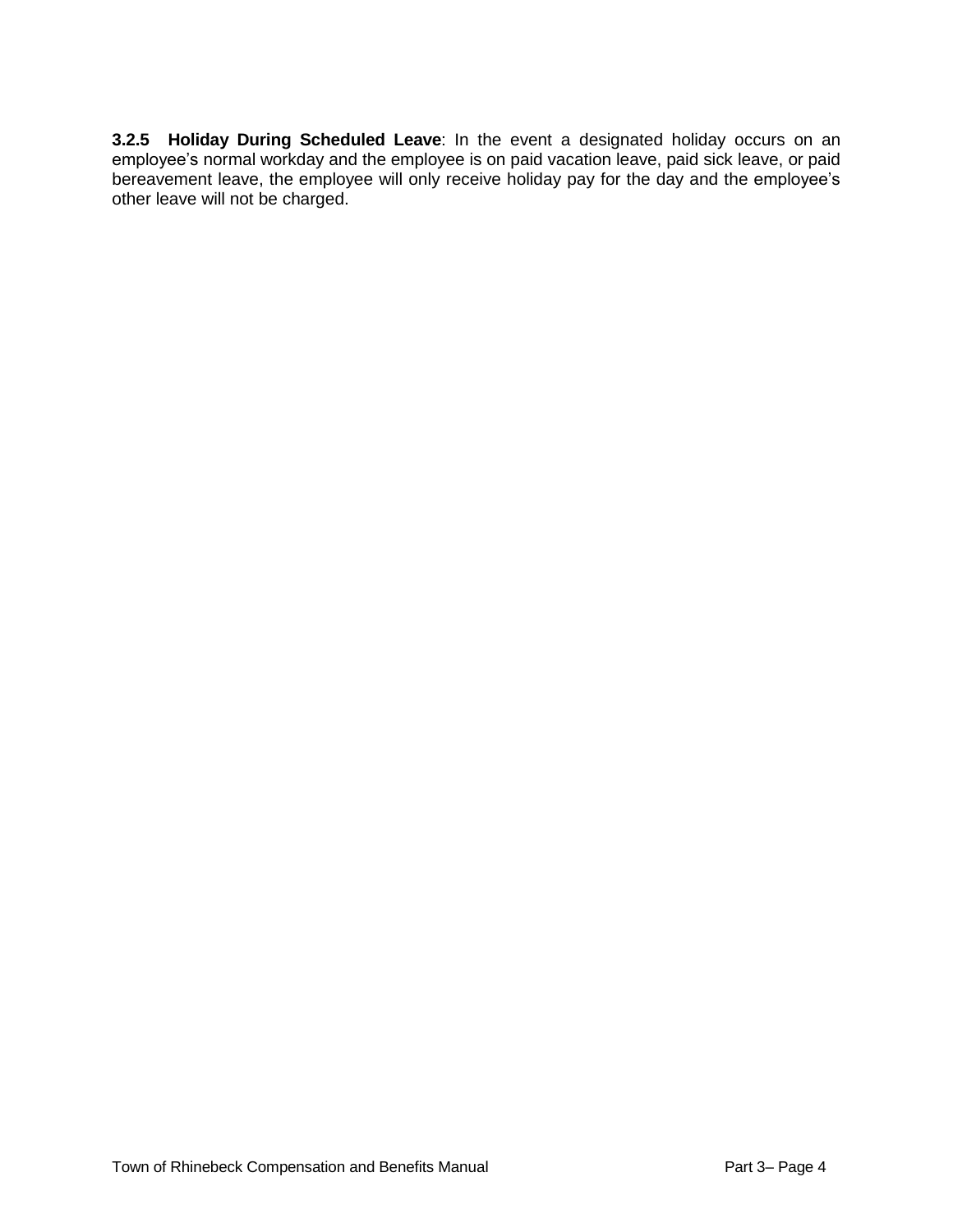#### **3.3 Sick Leave**

**3.3.1 Allowance (monthly accrual):** A full-time employee will be credited with the hourly equivalent of one day of paid sick leave (7 or 8 hours, as the case may be) after completion of each month of employment.

A part-time, temporary, or seasonal employee is not eligible for paid sick leave but may be allowed a reasonable amount of time off without pay for reasons listed in 3.3.5 and 3.3.6 below.

**3.3.2 New Employees**: A new employee may not use accumulated sick leave credits until completion of three months of continuous service. During the first three months of employment , any sick leave will be without pay.

**3.3.3 Accrual During Leaves of Absence**: An employee will be credited with sick leave credits while on a paid leave of absence, but not while on an unpaid leave of absence for an entire month or more.

**3.3.4 Accumulation**: There is **no maximum** accumulation of sick leave credits.

**3.3.5 Use of Sick Leave**: Sick leave is provided to protect an employee against financial loss during an illness or injury and not a leave benefit to which the employee is automatically entitled. An employee may use sick leave credits for an illness or injury that inhibits the ability to perform the duties of the employee's job. An employee may use sick leave credits for medical and dental appointments that cannot be scheduled during non-work hours. Sick leave may not be used to extend a vacation.

In certain cases when an employee has frequent medical or dental appointments over a given period of time, the employee is to make reasonable efforts to schedule such appointments before or after the employees regular hours of work. When possible, an employee may make arrangements with the appropriate Department Head (as defined in the employment manuals) to alter the regular hours of work. For example, a regular work day of 9:00 to 4:00 might be altered for a given day to be 9:30 to 4:30.

An employee may take paid sick leave only after it has been credited. Sick leave may not be used in increments of less than one hour. For example if an employee leaves work 1.5 hours early, such employee will be paid for 1.5 hours and the employee's sick leave credits will be reduced by 2 hours. However, if an employee leaves work 45 minutes early, such employee will be paid for the 45 minutes but the employee's sick leave credits will be reduced by 1 hour.

[Section 3.3.5 Amended on January 2, 2019 by Resolution 2019033.]

**3.3.6 Family Sick Leave**: An employee may use accumulated sick leave credits for family illness or injury only if the employee must provide direct care to an immediate family member. For purposes of family sick leave, "immediate family member" will mean, without exception, the employee's parent, spouse, or child, including step-child and foster child.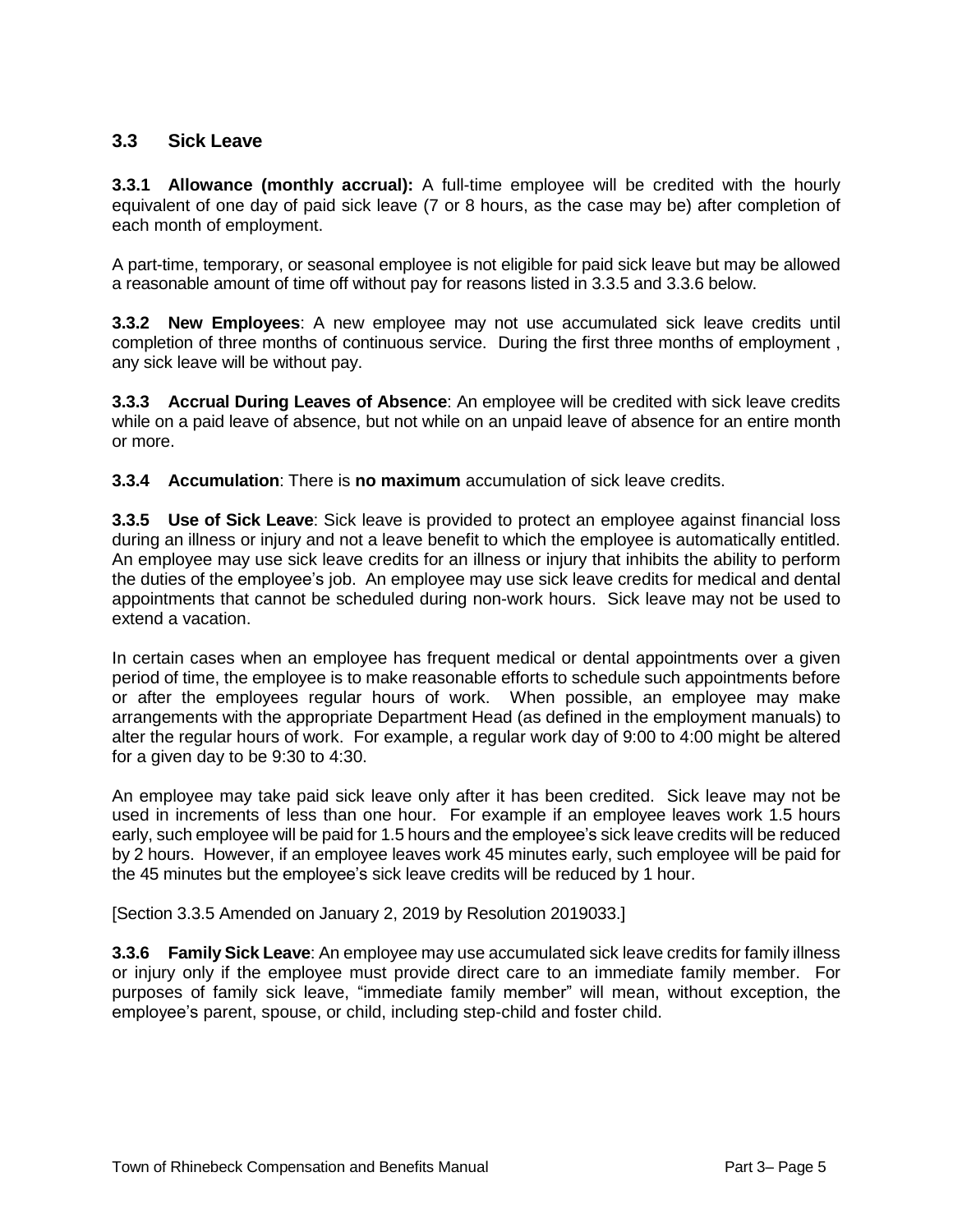**3.3.7 Notification of Sick Leave**: In the event an employee must take sick leave, the employee must notify the appropriate Department Head *as soon as possible* before the employee's scheduled reporting time. The notification must be made personally to the Department Head, unless the Department Head authorizes the use of an answering device for this purpose. Unless an extended sick leave absence has been authorized, the employee must notify the Department Head **each** day of the absence. Failure to give this notice will render the employee ineligible to use sick leave credits for the absence.

**3.3.8 Medical Verification**: The Town may require medical verification of an employee's absence if the Town perceives the employee is abusing sick leave or has used an excessive amount of sick leave. The Town may require medical verification of an employee's absence to verify that the employee is able to return to work with or without restrictions.

**3.3.9 Abuse of Sick Leave**: An employee who, after investigation, is found to have demonstrated a pattern of sick leave abuse or to have used an excessive amount of sick leave or to have submitted false documentation will be subject to appropriate disciplinary action.

**3.3.10 Retirement Credit:** The Town will make available Section 41-j of the Retirement and Social Security Law, which allows credit for accumulated sick leave at the time of retirement. More information on 41-j may be found on the Office of the State Comptroller website:

#### [http://www.osc.state.ny.us/retire/publications/vo1522/service\\_credit/sick\\_leave.php](http://www.osc.state.ny.us/retire/publications/vo1522/service_credit/sick_leave.php)

**3.3.11 Termination of Employment**: An employee who resigns, retires, is laid off, or is terminated from employment due to disciplinary action will not receive payment for unused sick leave credits. In the event an employee is laid off, any unused sick leave credits will be reaccredited if the employee is recalled within two years.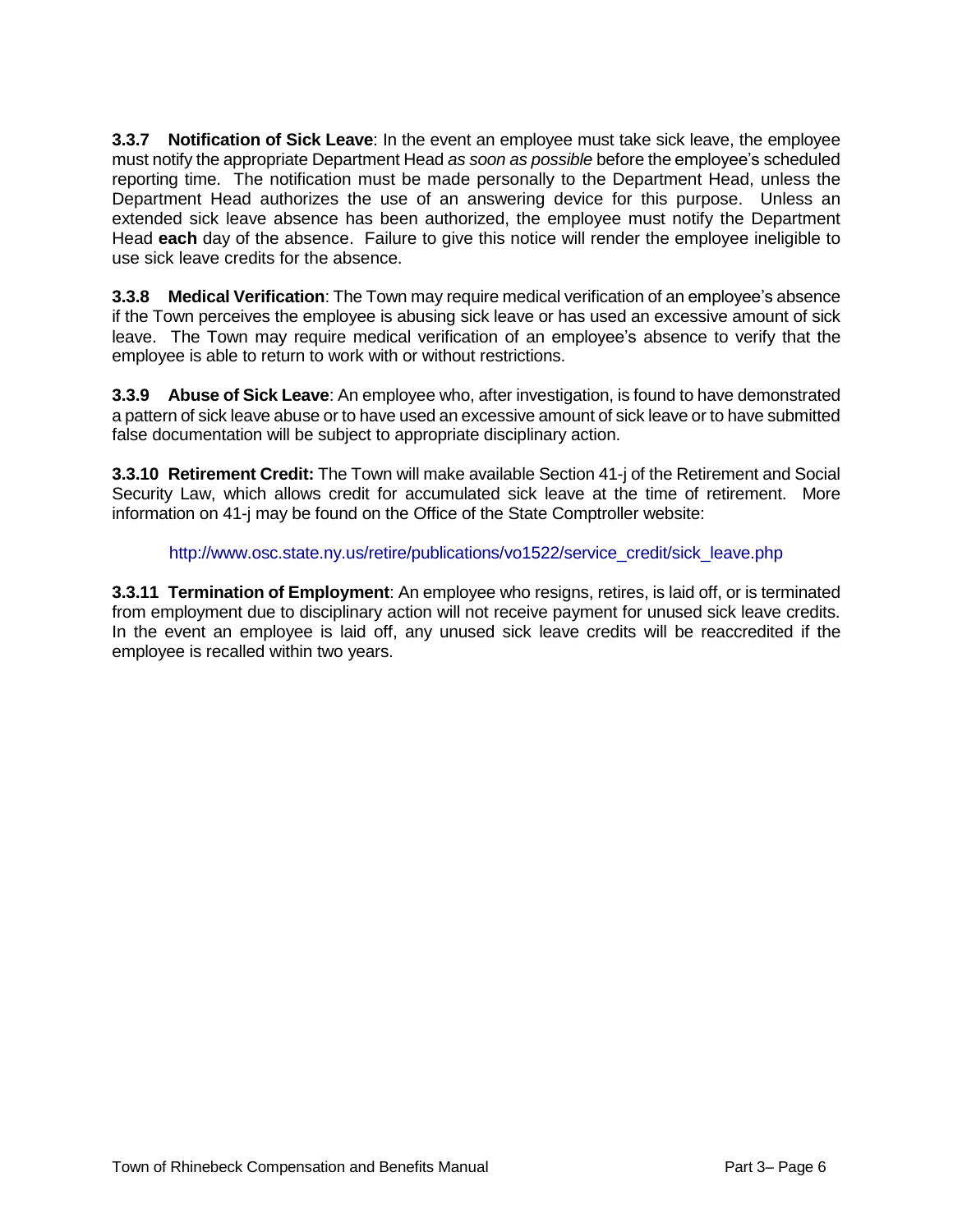#### **3.4 Personal Leave**

**3.4.1 Allowance (front-loaded):** A full-time employee will be credited with the hourly equivalent of three days of paid personal leave on the first day of January of each year for use during that year.

A part-time, temporary, or seasonal employee is not eligible for paid personal leave but may be allowed to take time-off without pay provided such employee has prior approval from the appropriate Department Head.

**3.4.2 New Employees**: An employee who is hired after the first day of January in any given year will be credited with paid personal leave prorated by the number of months to be worked in the first calendar year of employment. Thereafter, the employee will be credited on the first day of January for use during that year.

**3.4.3 Accumulation**: An employee may not accumulate personal leave credits. Any personal leave credits remaining unused at close of business on the last day of the calendar year will be converted to sick leave credits.

**3.4.4 Use of Personal Leave**: An employee may use personal leave credits to conduct personal business that cannot be conducted outside of normal working hours and for personal emergencies. Personal leave may not be used in increments of less than one hour. For example if an employee leaves work 1.5 hours early, such will be paid for 1.5 hours and the employee's personal leave credits will be reduced by 2 hours. Further, if an employee leaves work 45 minutes early, such employee will be paid for the 45 minutes but the employee's personal leave credits will be reduced by 1 hour.

An employee may take paid personal leave only after it has been credited. An employee must receive prior approval from the appropriate Department Head or supervisor to take personal leave. The Department Head or supervisor will have total discretion in the approval of personal leave.

**3.4.5 Termination of Employment**: An employee who resigns, retires, is laid off, or is terminated from employment due to disciplinary action will not receive payment for unused personal leave.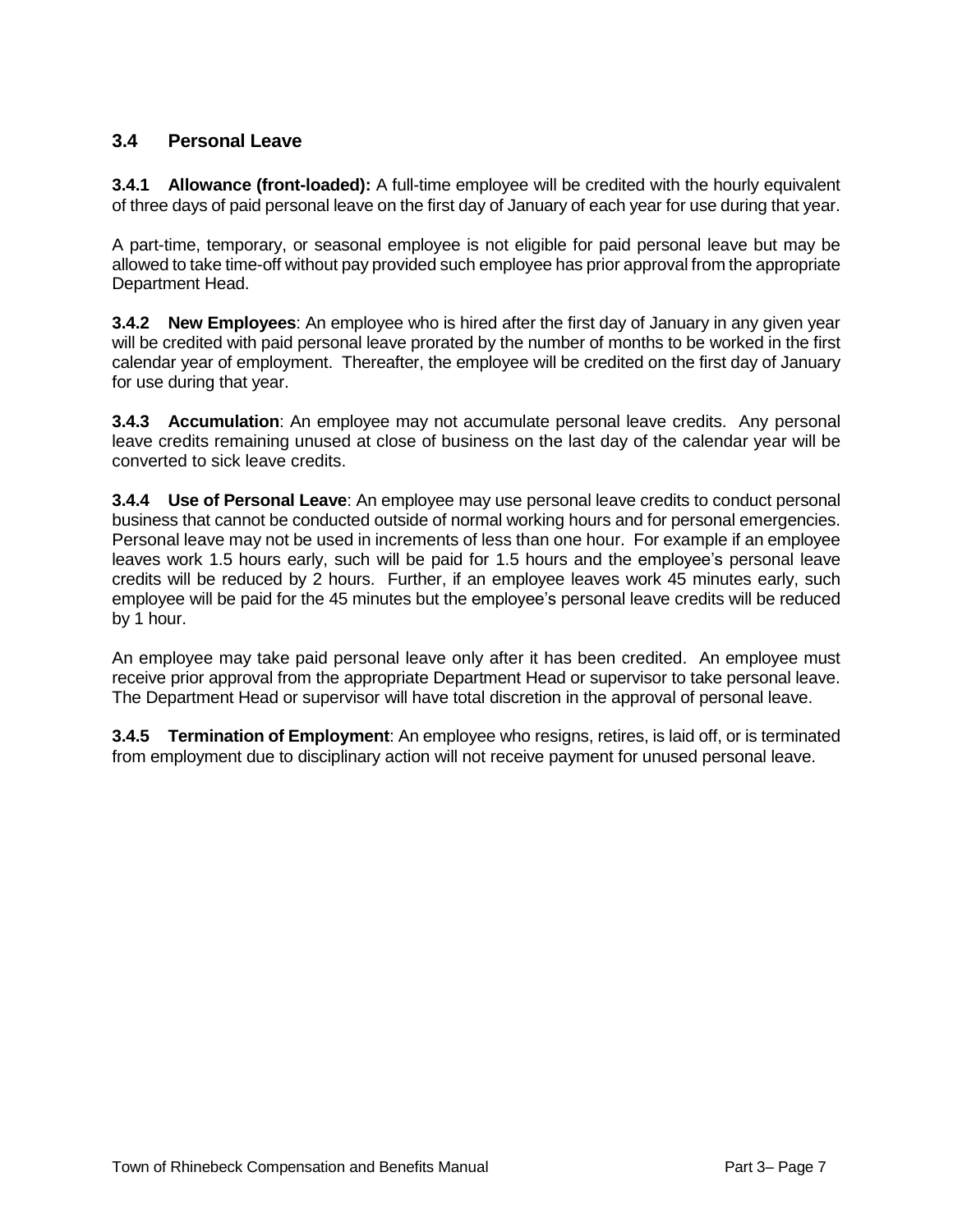#### **3.5 Bereavement Leave**

**3.5.1 Immediate Family:** In the event of a death of a full-time employee's immediate family member, the employee may take a leave of absence without loss of pay or leave credits for up to three scheduled workdays commencing the date of death until the day after the burial or memorial service. The employee must have completed six months of continuous employment to be eligible for this benefit.

For purposes of bereavement leave, "immediate family member", without exception, is defined as an employee's spouse or domestic partner, child (including step or foster), parent or legal guardian, sibling, grandparent, grandchild, spouse's parents, child's spouse.

**3.5.2 Additional Bereavement Leave:** An employee may receive an unpaid leave of absence or use vacation leave credits and/or personal leave credits to extend bereavement leave due to the death of an "immediate family member". The request must be made to the appropriate Department Head. The Department Head shall have total discretion in the approval of such additional unpaid bereavement leave.

**3.5.3 Part-time, Temporary, or Seasonal Employees**: A part-time, temporary, or seasonal employee is not eligible for paid bereavement leave but may be allowed to take time-off without pay provided the employee has prior approval from the appropriate Department Head or supervisor.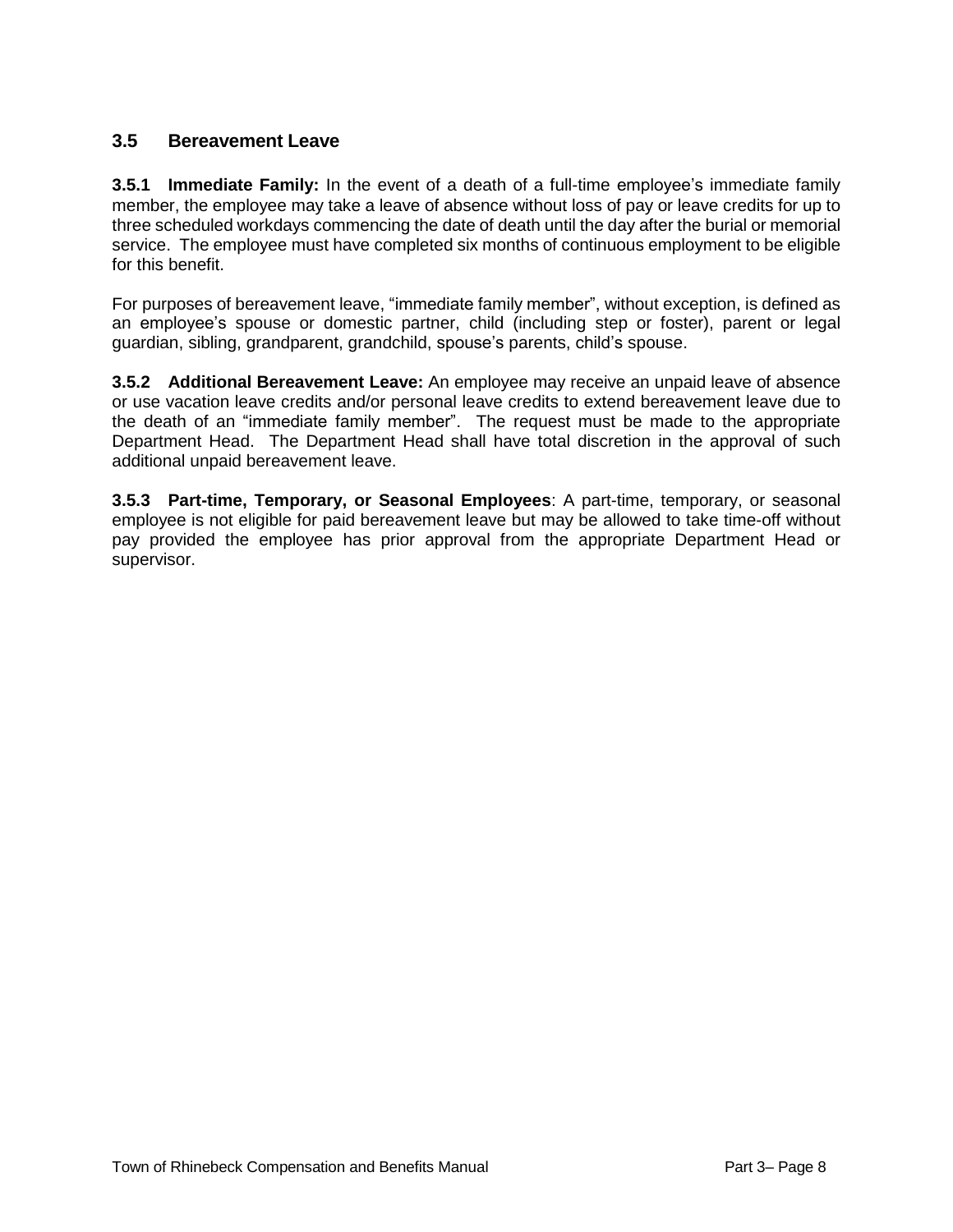# **PART 4 DISABLED EMPLOYEES**

#### **4.1 Workers' Compensation**

**4.1.1 Coverage:** In accordance with New York State law, the Town will make available a Workers' Compensation plan for job-related injuries or illnesses.

**4.1.2 Reporting of Injury:** To ensure prompt coverage of the claim, the employee should submit a report of the injury or illness to the Town Clerk on the proper form within twenty-four hours of the occurrence. The Town Clerk, or designee, will complete and submit the required forms.

**4.1.3 Use of Leave Credits:** An employee may draw from the employee's sick leave credits, then personal leave credits, and then vacation leave credits in conjunction with Workers' Compensation payments to equal, but not exceed, the employee's regular daily rate of pay. When the insurance company makes payment, the Town shall be reimbursed for that portion of leave covered by insurance and the employee will be re-credited with the proportional amount of leave.

**4.1.4 Continuation of Medical Insurance:** The Town will continue medical insurance coverage for a qualifying event in accordance with the provisions of the Town's Family and Medical Leave Policy. Thereafter, an employee who is receiving Workers' Compensation payments for lost time AND is drawing full pay by using accrued leave credits will continue to receive medical insurance benefits and the Town will continue to make its contributions for up to a maximum of one year provided the employee makes the required employee contribution. If the employee has exhausted all leave credits, the employee may continue medical insurance coverage in accordance with federal and state laws.

#### **4.2 Short-Term Disability**

**4.2.1 Continuation of Medical Insurance:** The Town will continue medical insurance coverage for a qualifying event in accordance with the provisions of the Town's Family and Medical Leave Policy. Thereafter, an employee who is drawing full pay by using accrued leave credits will continue to receive medical insurance benefits and the Town will continue to make its contributions for up to a maximum of one year provided the employee makes the required employee contribution. If the employee has exhausted all leave credits, the employee may continue to be eligible for medical insurance coverage in accordance with federal and state laws.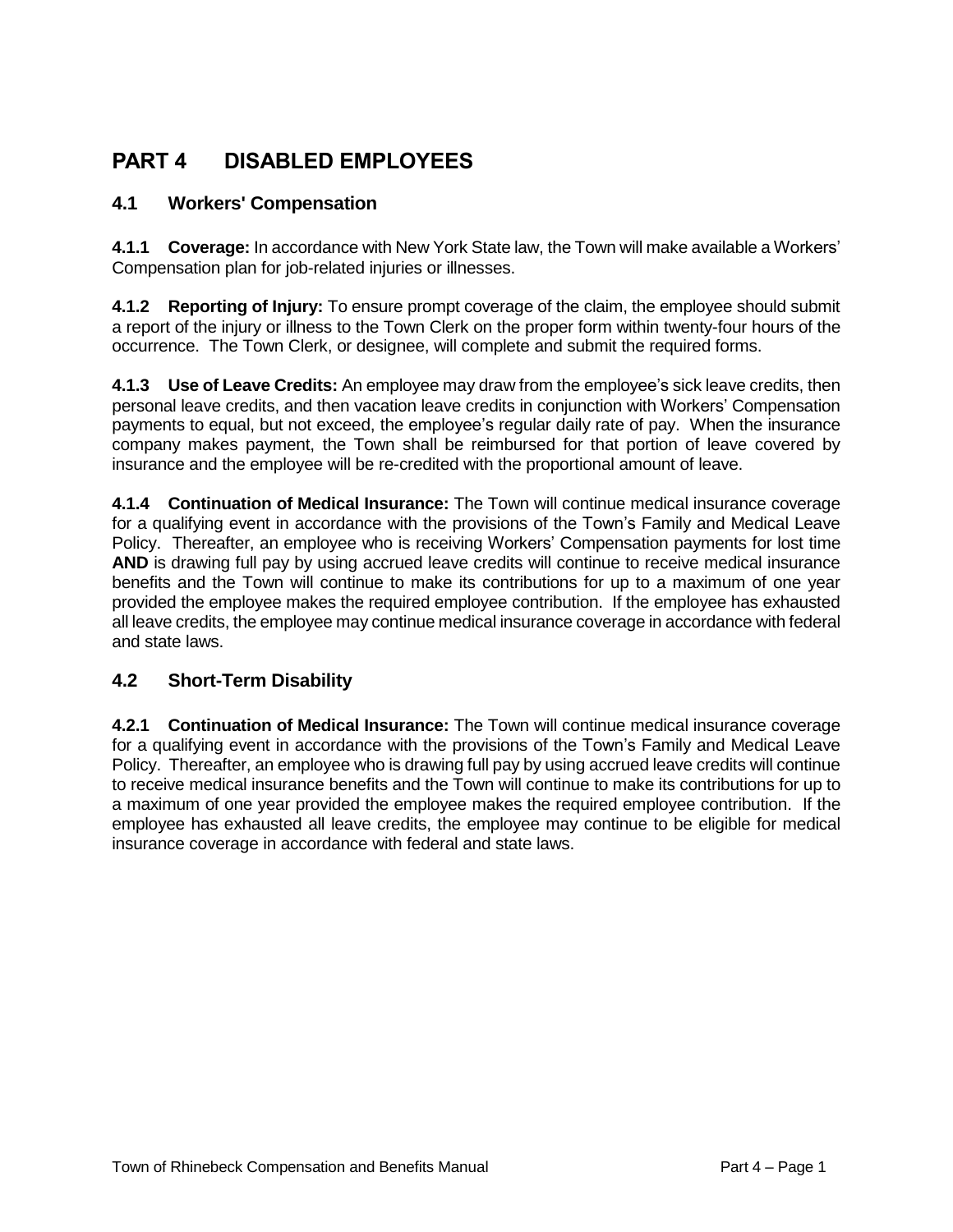# **PART 5 MEDICAL – DENTAL - VISION**

#### **5.1 Medical Insurance**

**5.1.1 Eligibility:** The Town makes available a medical insurance plan and a prescription drug plan to each full-time employee and the employee's eligible family (including "domestic partner") and to the Town Supervisor and the Superintendent of Highways and such elected official's eligible family members.

A dependent child over the age of twenty-two may enroll in the plan with the employee paying all of the additional costs of the premium and the "high deductible".

Non-benefit employees and other elected officials may enroll in the medical insurance plan and prescription drug plan provided the employee or elected official pay the full costs including premiums and deductibles.

In no event shall the Town be required or obligated to pay or reimburse any portion of any doctor's bill, hospital bill, prescription bill, x-ray bill, laboratory bill, procedure bill, or any other medical bill or expense that is not covered or reimbursed by the insurance plan.

**5.1.2 Date Coverage Begins:** Coverage will begin on the employee's first day of employment or for the Town Supervisor and Highway Superintendent, the first day of office, provided all eligibility requirements of the insurance plan are met and the insurance application has been completed.

**5.1.3 Change in Insurance Plans:** The Town Board may, at its sole discretion, change the medical insurance plan and/or prescription drug plan at any time, including, but not limited to: plan carrier; plan design; co-payments and deductibles; and, eligibility.

**5.1.4 Premium Payment (hired before September 1, 2004**): Effective January 1, **2016**, the Town will pay **95%** of the monthly premium for individual coverage, two-person coverage, or family coverage, as the case may be. The employee's contribution of **5%** will be deducted from the employee's regular paycheck. The employee may elect to have such deduction made on a pretax basis.

**5.1.5 Premium Payment (hired after September 1, 2004 but before January 1, 2013**): The Town will pay **90%** of the monthly premium for individual coverage, two-person coverage, or family coverage, as the case may be. The employee's contribution of **10%** will be deducted from the employee's regular paycheck. The employee may elect to have such deduction made on a pre-tax basis.

**5.1.6 Premium Payment (hired after January 1, 2013 but before January 1, 2018**): The Town will pay **87.5%** of the monthly premium for individual coverage, two-person coverage, or family coverage, as the case may be. The employee's contribution of **12.5%** will be deducted from the employee's regular paycheck. The employee may elect to have such deduction made on a pretax basis.

**5.1.7 Premium Payment (hired on or after January 1, 2018)**: The Town will pay **80%** of the monthly premium for individual coverage, two-person coverage, or family coverage, as the case may be. The employee's contribution of **20%** will be deducted from the employee's regular paycheck. The employee may elect to have such deduction made on a pre-tax basis.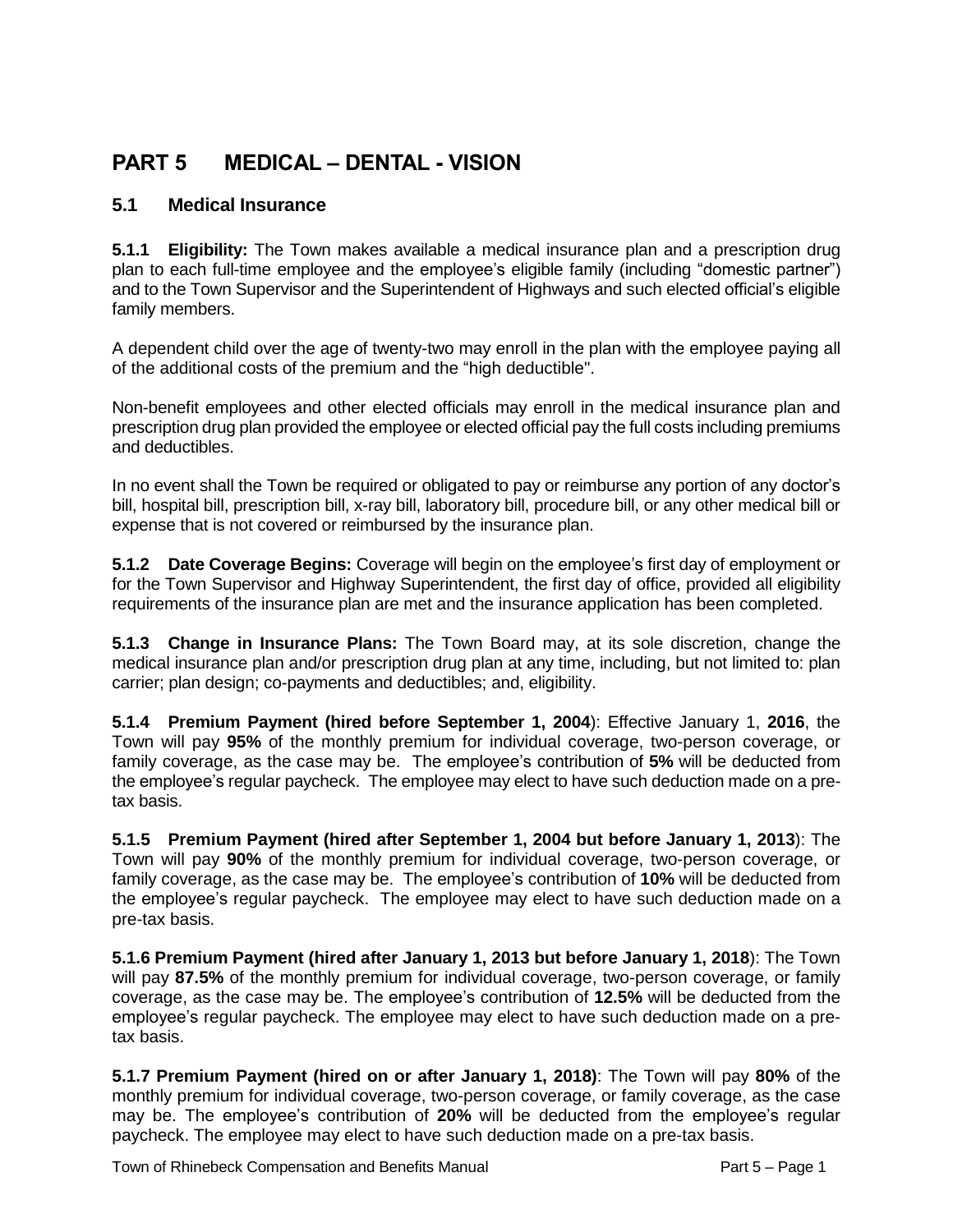[Section 5.1.7 Amended on January 22, 2018 by Resolution 2018050]

**5.1.8 Changes in Premium Contributions:** The Town Board may, at its sole discretion, change the amount of the insurance premium and/or deductible an employee or Elected Official is required to contribute.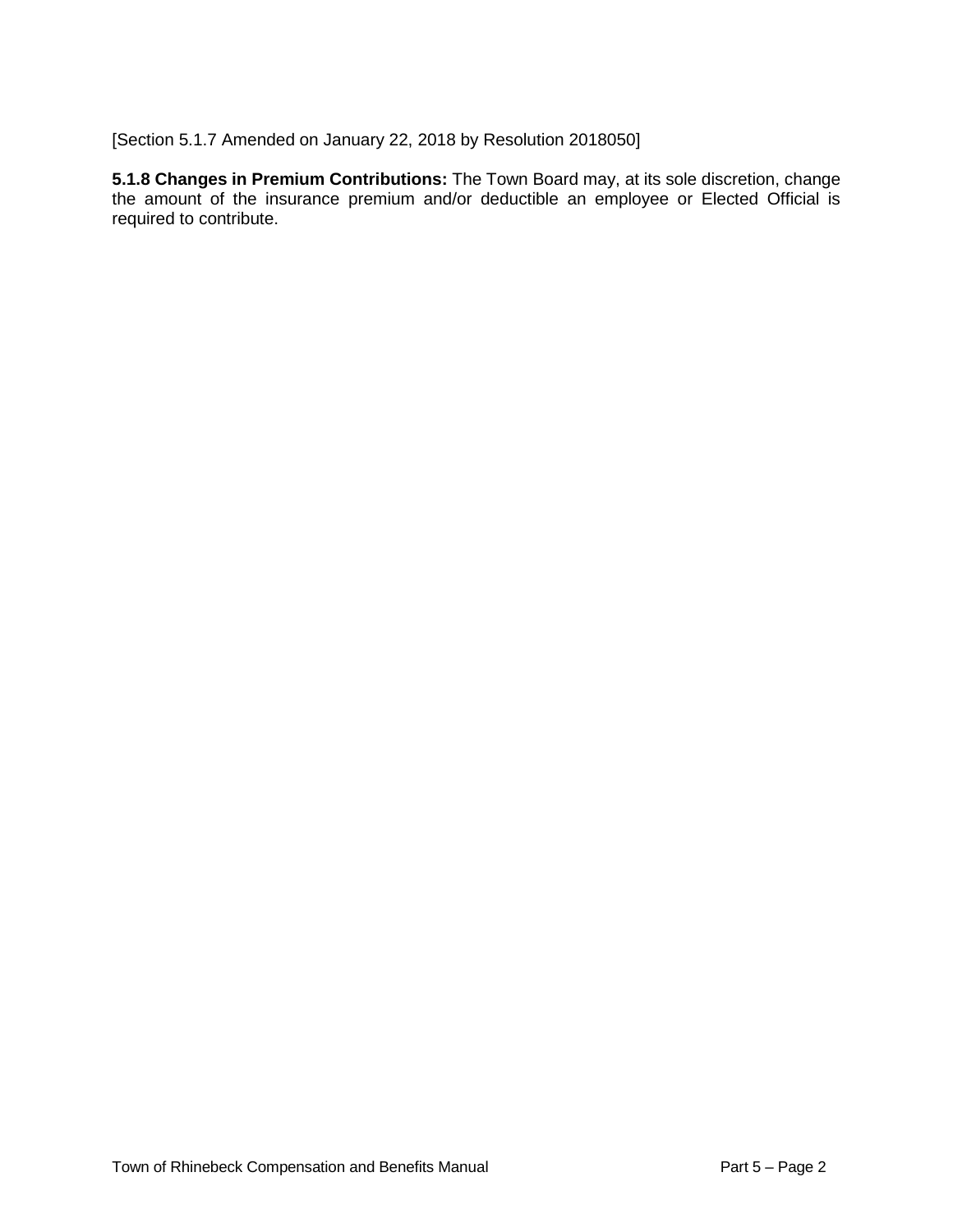#### **5.2 Medical Insurance Buy-Out**

**5.2.1 Eligibility:** A full-time employee who is eligible for medical insurance coverage made available through the Town may receive a cash buy-out in lieu of receiving medical insurance and prescription drug benefits. To be eligible for the medical insurance buy-out, the employee must provide documentation of comparable medical insurance coverage in a manner and form to be determined by the Town and sign an appropriate waiver of medical insurance coverage and waiver of liability to the Town. In the event an employee is married to another employee or Elected Official of the Town who is eligible for medical insurance, they must either enroll in two individual plans or one two-person or family plan, as the case may be, and will not be eligible for this buy-out.

Elected Officials are not eligible for the buy-out.

**5.2.2 Amount of Buy-Out:** Each year, an eligible employee will receive an amount equal to the annual premium co-payment for the alternate medical insurance plan (excluding dental and vision) multiplied by 1.32 plus one thousand dollars.

For example, if the annual premium co-pay for the alternate plan is \$2800, the amount of the buyout would be  $$2800 \times 1.32 = $3696 + $1000 = $4696$ . The buy-out is subject to applicable taxes.

For another example, if there is no annual premium co-pay for the alternate plan, the amount of the buy-out would be  $$0 \times 1.32 = $0 + $1000 = $1000$ . The buy-out is subject to applicable taxes.

**5.2.3 Method of Payment:** Partial payment of the buy-out will be made in the employee's regular paycheck for each pay period the employee is eligible to receive the buy-out.

**5.2.4 Reinstatement:** In the event the employee loses coverage under the alternate insurance plan, the employee may resume coverage under the medical insurance plan made available through the Town. Coverage will begin on the first of the month immediately following the employee giving notice, provided the employee gives such notice at least five business days prior to the first of the month and meets all eligibility requirements of the insurance plan. An employee may also elect to resume coverage under the medical insurance plan during the annual open enrollment period.

#### **5.3 Continuation of Medical Insurance Benefits (COBRA)**

**5.3.1 Summary:** The Consolidated Omnibus Budget Reconciliation Act of 1985 (COBRA) provides certain former employees, retirees, spouses, former spouses, and dependent children the right to temporary continuation of medical insurance coverage at their own expense at group rates. This coverage, however, is only available when coverage is lost due to certain specific events.

More information may be found on the US Department of Labor website:

<http://www.dol.gov/ebsa/COBRA.html>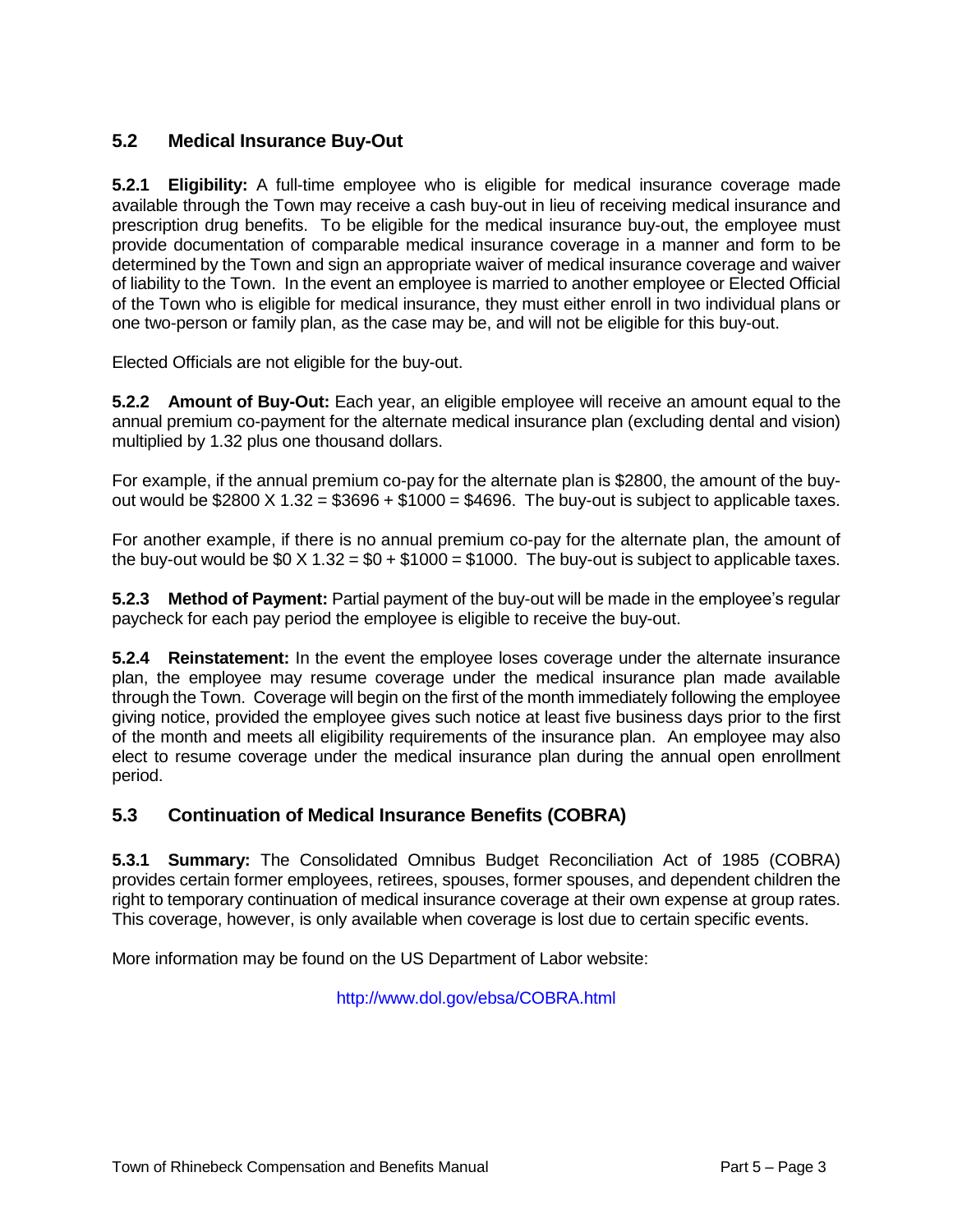## **PART 6 RETIREMENT BENEFITS**

#### **6.1 New York State Employees' Retirement System**

**6.1.1 Summary:** The Town participates in the New York State Employees' Retirement System. Information pertaining to the retirement plans, including mandatory membership and optional membership, may be accessed through the following website:

<http://www.osc.state.ny.us/retire/members/index.htm>

#### **6.2 Medical Insurance for Retirees**

**6.2.1 Eligibility:** To be eligible for coverage, the retiree must meet all of these requirements: 1) have at least **twenty** years of continuous service as a full-time, medical-benefit-eligible employee with the Town; 2) be at least **sixty-two** years of age - unless the retiree has at least **thirty** years of continuous service in which case the age requirement is at least **fifty-five** years; 3) retire directly from the Town; and, 4) be drawing a pension from the New York State Employees' Retirement System.

Elected Officials are not eligible for post-employment medical insurance benefits.

The Town Board may, at any time and at its sole discretion, change the age and service eligibility requirements.

**6.2.2 Coverage (retiree's spouse):** Except as set forth below and in 6.2.5 and 6.2.6, coverage is also available for the retiree's eligible spouse if: 1) the spouse was eligible for coverage under the Town's medical insurance plan on the retiree's last date of employment with the Town; and, 2) the spouse is not eligible to receive comparable medical insurance coverage under another plan. In the event the retiree predeceases the retiree's eligible spouse, the spouse may continue medical insurance and prescription drug coverage provided the spouse pays the full cost of the plan. In the event of legal separation or divorce, the retiree's spouse shall not be eligible for coverage except as provided under state and federal laws.

**6.2.3 Insurance Plan:** The Town will make available the same medical insurance plan and prescription drug plan as is available for active employees.

When the retiree or the retiree's eligible spouse, if covered, as the case may be, meets the eligibility criteria for Medicare coverage, primary coverage will be provided by Medicare. At that time, the retiree and/or eligible spouse may be required to enroll in a Medicare supplemental policy made available through the Town.

The Town Board may, at any time and at its sole discretion, change the medical insurance or prescription drug plan, including, but not limited to, co-payments, plan design, and carrier.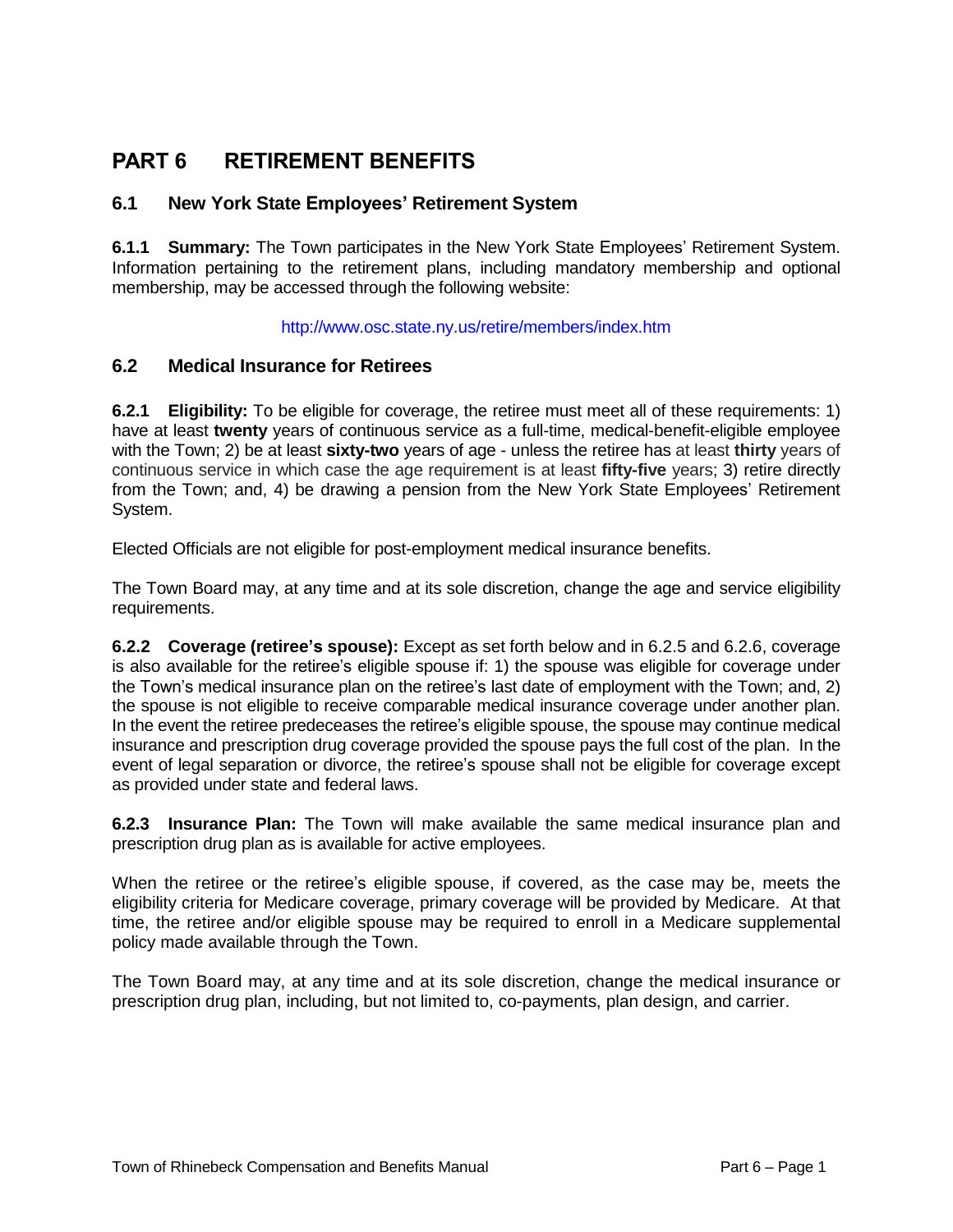**6.2.4 Premiums (retired before January 1, 2017):** For employees who **retired before January 1, 2017,** the Town will pay the full monthly premium of the medical insurance and prescription drug plan for the retiree and the retiree's spouse. The Town will reimburse an eligible retiree and the retiree's spouse, if covered, for the cost of the Medicare Part B premium.

**6.2.5 Premiums (hired before January 1, 2003):** For employees who were **hired before January 1, 2003** and **retire after January 1, 2017,** the Town will pay the full monthly premium of the medical insurance and prescription drug plan for the retiree only. The Town will reimburse an eligible retiree only for the cost of the Medicare Part B premium.

**6.2.6 Premiums (hired after January 1, 2003):** For employees who were **hired after January 1, 2003**, the Town will establish a ledger account based on the total number of hours worked in **fulltime status** for the Town. The Town will pay the monthly premium of the medical insurance and prescription drug plan for the retiree only up to amount in the account. The retiree may use the ledger account for reimbursement of the cost of the Medicare Part B premium.

The amount of a given retiree's account is based on two dollars multiplied times 2080 hours (40 hour work week) or 1840 hours (35-hour workweek) multiplied times the total years of full-time, medical-benefit-eligible service (rounded down to the lower whole number). For example, an employee who was employed in a 35-hour, full-time medical-benefit-eligible position for 23 years and four months would be allowed \$84,640.

| Years of | 40-hour   | 35-hour   |
|----------|-----------|-----------|
| Service  | Workweek  | Workweek  |
| 20       | \$83,200  | \$73,600  |
| 21       | \$87,360  | \$77,280  |
| 22       | \$91,520  | \$80,960  |
| 23       | \$95,680  | \$84,640  |
| 24       | \$99,840  | \$88,320  |
| 25       | \$104,000 | \$92,000  |
| 26       | \$108,160 | \$95,680  |
| 27       | \$112,320 | \$99,360  |
| 28       | \$116,480 | \$103,040 |
| 29       | \$120,640 | \$106,720 |
| 30       | \$124,800 | \$110,400 |
| 31       | \$128,960 | \$114,080 |
| 32       | \$133,120 | \$117,760 |
| 33       | \$137,280 | \$121,440 |
| 34       | \$141,440 | \$125,120 |
| 35       | \$145,600 | \$128,800 |

When the retiree's account is depleted, the Town will discontinue any payments toward the medical insurance premium.

Should the retiree decease before the account is depleted, the account will be cancelled.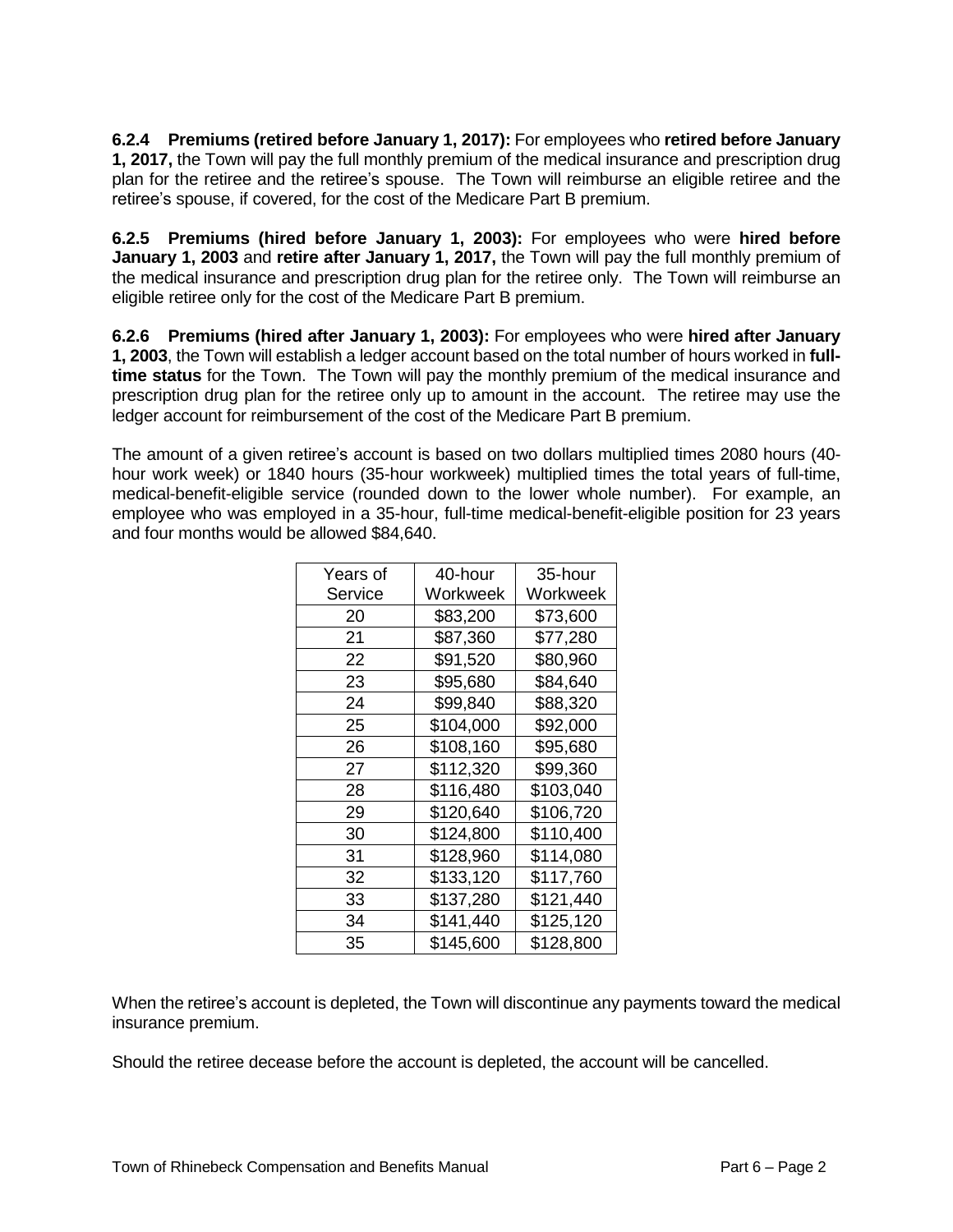Notwithstanding the above, the Town Board may, at any time and at its sole discretion, change the amount the Town will pay toward the cost of the medical insurance premium and/or prescription drug plan premium.